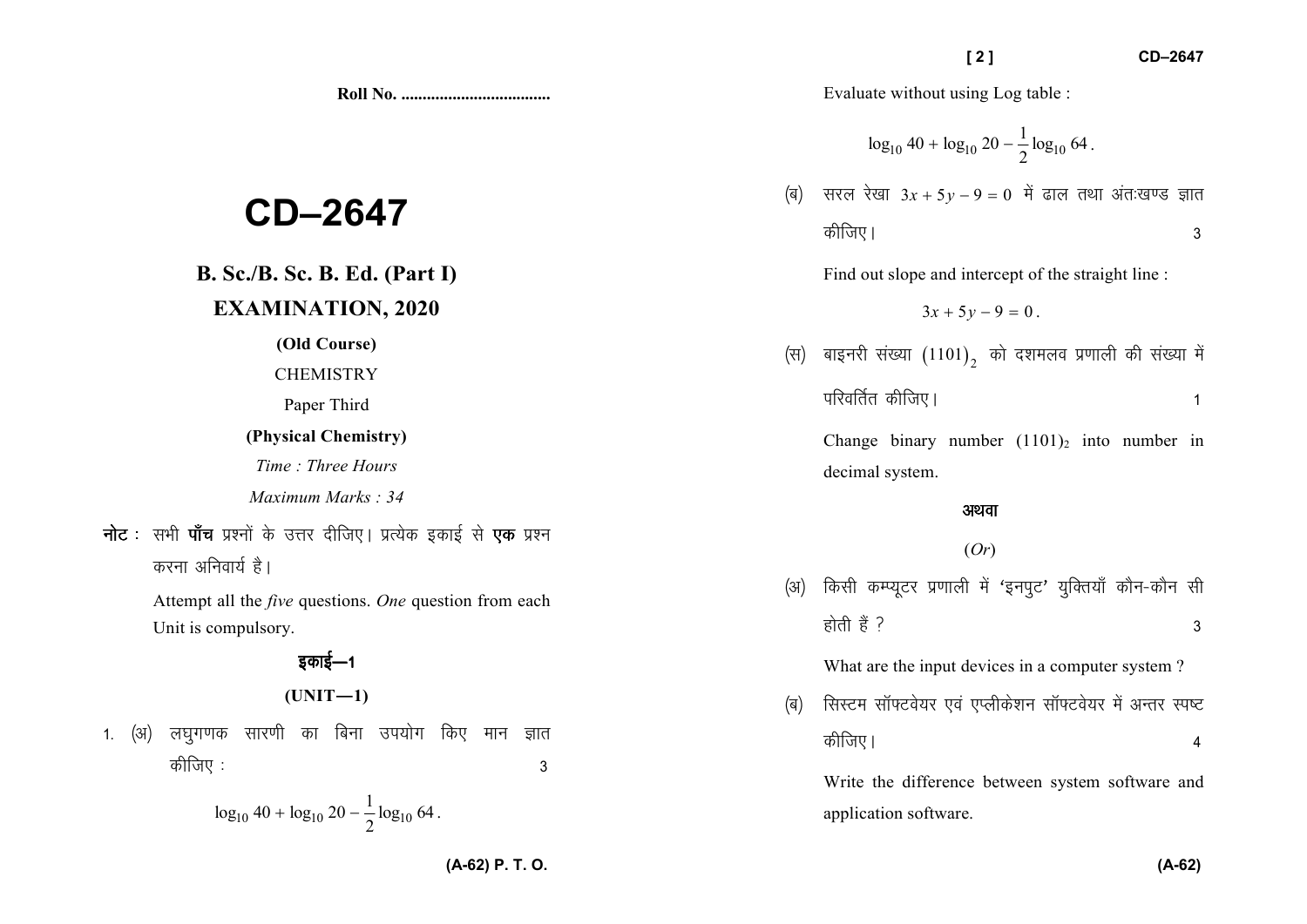|    |      | CD-2647<br>[3]                                               |           | CD-2647<br>[4]                                                                                            |
|----|------|--------------------------------------------------------------|-----------|-----------------------------------------------------------------------------------------------------------|
|    |      | इकाई—2                                                       |           | इकाई—3                                                                                                    |
|    |      | $(UNIT-2)$                                                   |           | $(UNIT-3)$                                                                                                |
| 2. | (अ)  | वाण्डर वाल्स समीकरण को स्थापित कीजिए तथा इसकी                | (अ)<br>3. | आण्विक श्यानता क्या है ?<br>$\mathbf{1}$                                                                  |
|    |      | सहायता से वास्तविक गैसों के व्यवहार को स्पष्ट कीजिए। 3       |           | What is Molecular Viscosity?                                                                              |
|    |      | Establish van der Waals equation and explain the             | (ৰ)       | परासरण दाब की परिभाषा दीजिए। परासरण दाब के मापन                                                           |
|    |      | behaviour of real gases with the help of this.               |           | की किसी <b>एक</b> विधि का उल्लेख कीजिए।<br>3                                                              |
|    | (ब)  | संघट्टन संख्या एवं संघट्टन आवृत्ति पर एक संक्षिप्त टिप्पणी   |           | Give definition of osmotic pressure. Describe any<br>one method to measure osmotic pressure.              |
|    |      | लिखिए।<br>4                                                  | (स)       | तनु विलयनों के लिए वाण्ट हॉफ सिद्धान्त क्या है ? स्पष्ट                                                   |
|    |      | Write a short note on collision number and collision         |           | कीजिए।<br>3                                                                                               |
|    |      | frequency.                                                   |           | What is Vant Hoff's theory for dilute solutions ?                                                         |
|    |      | अथवा                                                         |           | Clarify.                                                                                                  |
|    |      | (Or)                                                         |           | अथवा                                                                                                      |
|    | (3I) | गैसों के आण्विक वेगों के वितरण पर ताप का प्रभाव              |           | (Or)                                                                                                      |
|    |      | समझाइए।<br>3                                                 | (3)       | 'स्कंदन' से आप क्या समझते हैं ? आर्सेनियस सल्फाइड                                                         |
|    |      | Explain the effect of temperature on distribution of         |           | सॉल के स्कंदन के लिए कौन-सा लवण उपयुक्त होगा ?                                                            |
|    |      | molecular velocities of gases.                               |           | क्यों ?<br>3                                                                                              |
|    | (ब)  | लिण्डे विधि पर एक संक्षिप्त टिप्पणी लिखिए।<br>$\overline{2}$ |           | What do you mean by Coagulation ? Which salt is<br>best for the coagulation of arsenius sulphide?<br>Why? |
|    |      | Write a short note on Linde's method.                        | (ৰ)       | निम्नलिखित पर टिप्पणियाँ लिखिए:<br>4                                                                      |
|    | (स)  | औसत मुक्त पथ पर एक टिप्पणी लिखिए।<br>$\overline{2}$          |           | सात खण्डीय सैल<br>(i)                                                                                     |
|    |      | Write a note on Mean Free Path.                              |           | (ii) हार्डी-शुल्जे का नियम                                                                                |

**(A-62) P. T. O.**